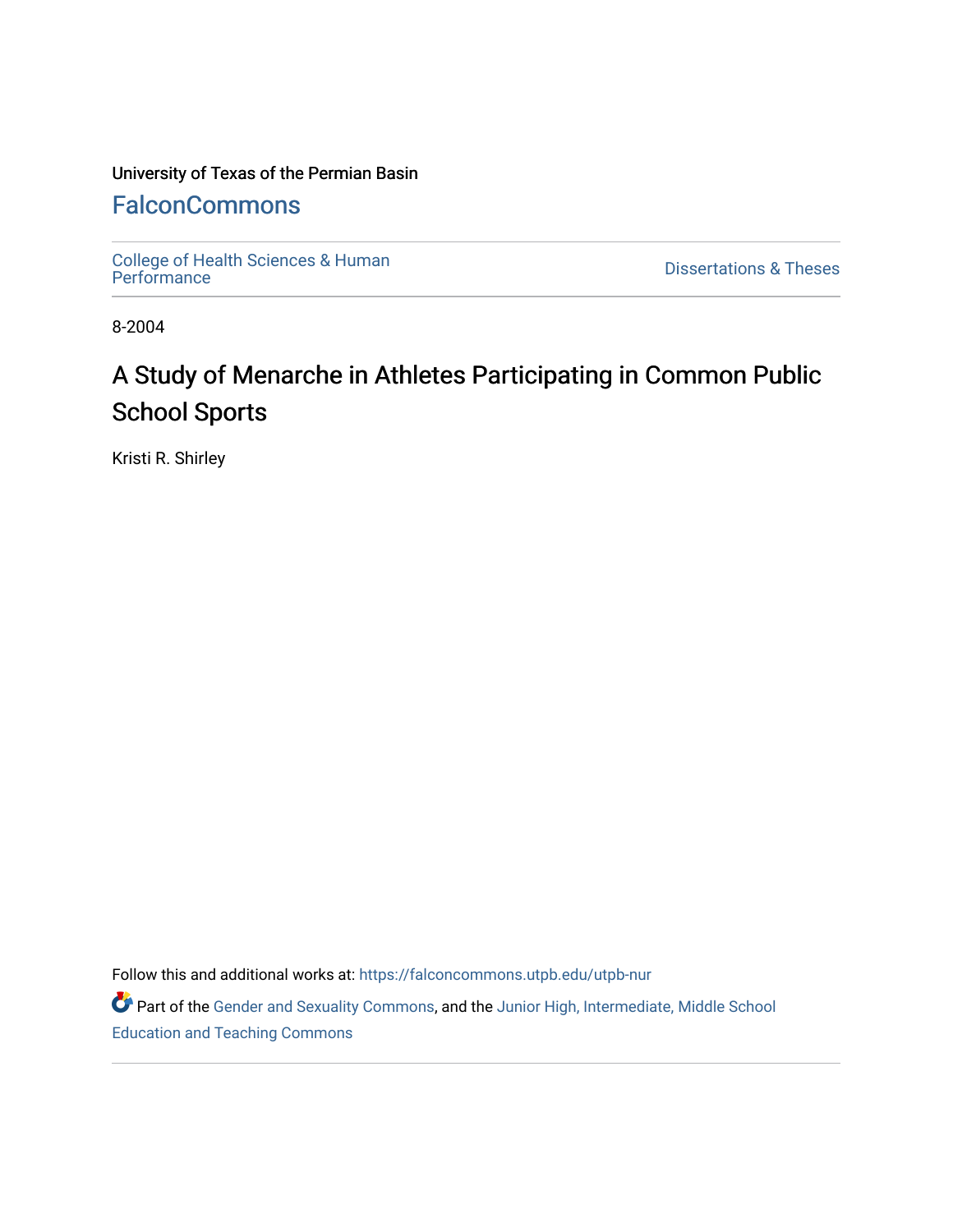STUDY OF MENARCHE IN ATHLETES PARTICIPATING

IN COMMON PUBLIC SCHOOL SPORTS

APPROVED BY SUPERVISORY COMMITTE James Eldridge, Ed.D.<br>Chairperson

Lois Hale, Ph.D.

Steye Aicinena, Ed.D.

'UL

J. Tillapaugh, Ph.D. Graduate Faculty Representative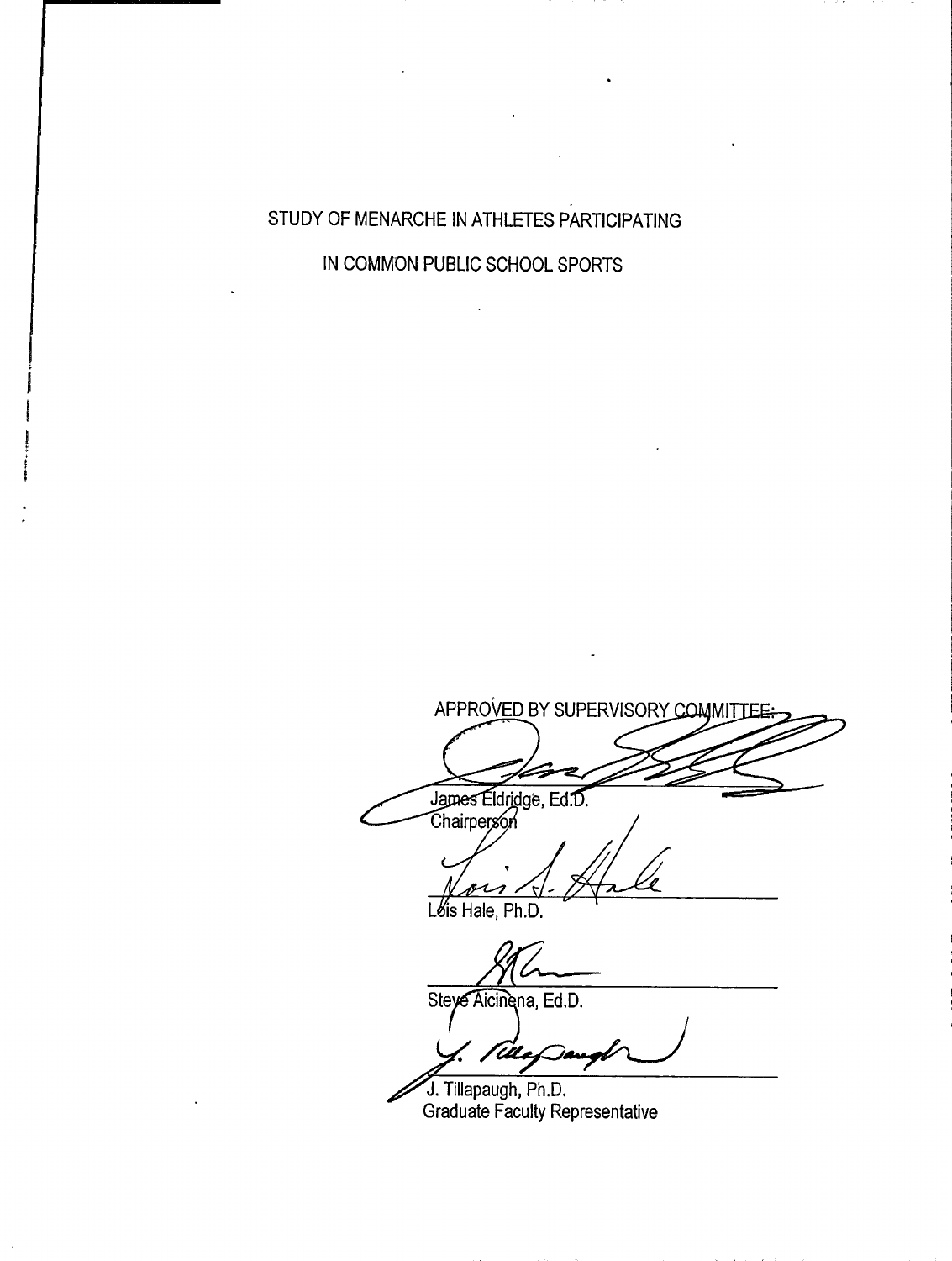### A STUDY OF MENARCHE IN ATHLETES PARTICIPATING

## IN COMMON PUBLIC SCHOOL SPORTS

by

#### KRISTI R. SHIRLEY, B.S.

#### PROJECT

Presented to the Faculty of Kinesiology

The University of Texas of the Permian Basin

in partial Fulfillment

of Requirements

for the Degree of

## MASTER OF SCIENCE

## THE UNIVERSITY OF TEXAS OF THE PERMIAN BASIN

August 2004